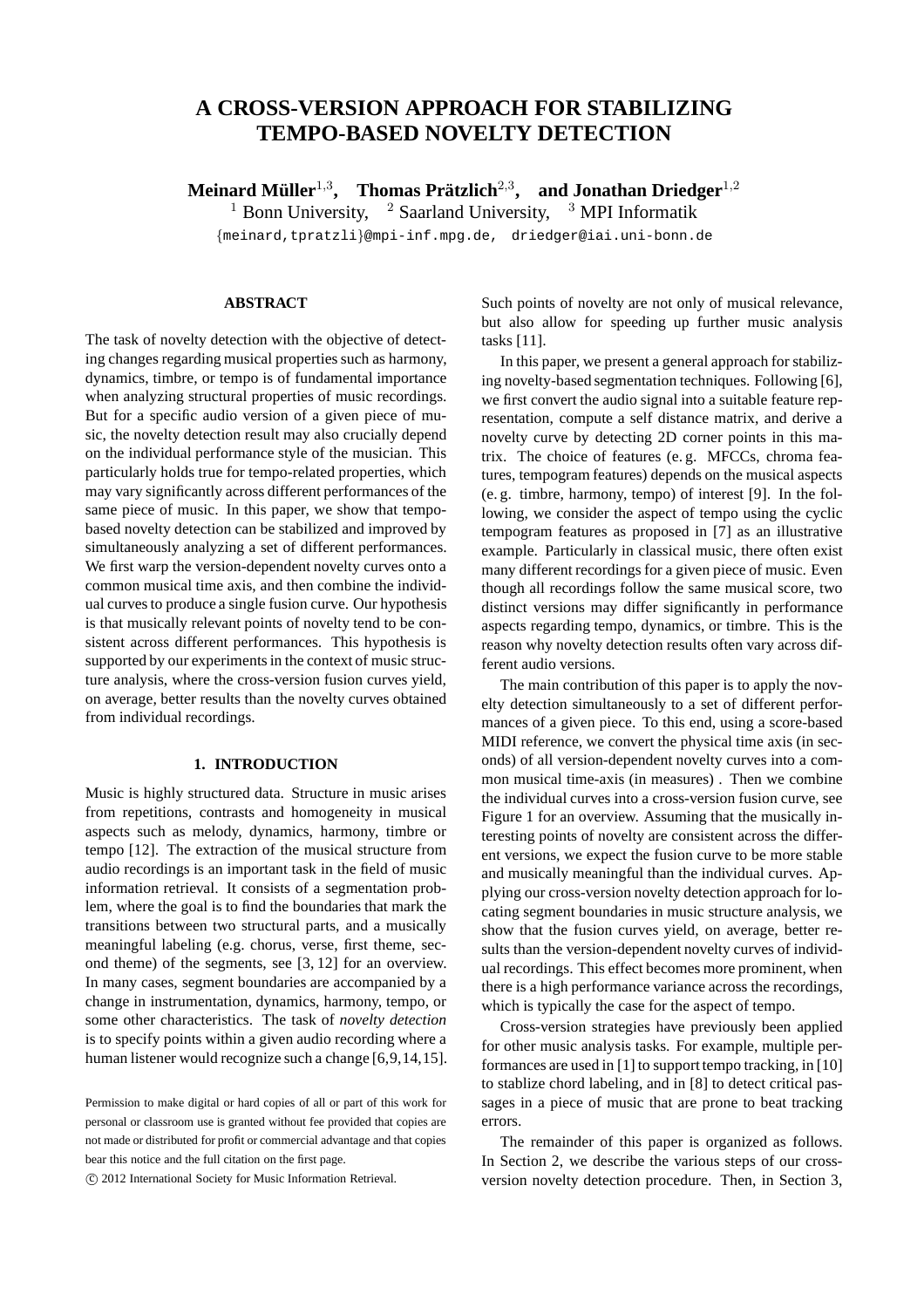

Figure 1: Overview of the cross-version novelty detection pipeline for Chopin's Mazurka Op. 7 No. 4. **(a)** Waveforms of several performances. **(b)** Individual novelty curves (colorcoded) for 43 performances. Each row of the matrix corresponds to one novelty curve. **(c)** Individual novelty curves warped to a common musical time axis (in measures). **(d)** Fusion novelty curve. **(e)** Annotated structure and segment boundaries.

we give a detailed quantitative evaluation of our procedure within a structure analysis scenario for Chopin's Piano Mazurkas. Furthermore, we critically assess the results by a musically informed discussion of concrete examples. Finally, we conclude with Section 4 indicating future work.

## **2. CROSS-VERSION NOVELTY DETECTION**

In this section, we describe the pipeline for our crossversion approach to novelty detection. For the purpose of illustration, we concentrate on the musical aspect of tempo using a cyclic tempogram feature representation (Section 2.1). As for the novelty detection, we follow a standard procedure based on 2D corner detection in self distances matrices (Section 2.2). Applying music synchronization techniques, we show how to warp the novelty curves onto a version-independent musical time axis (Section 2.3). Finally, we describe how to merge the novelty curves based on a late-fusion strategy (Section 2.4). This pipeline is also illustrated by Figure 1.

### **2.1 Cyclic Tempogram Features**

In a first step, the given audio recording is transformed into a suitable feature representation that captures the musical aspects of interest. As an example, we consider the case of tempo-based novelty detection, even though our cross-version approach is applicable to any kind of feature representation. In the following, we revert to cyclic tempogram features as introduced in [7]. These features constitute a robust mid-level representation encoding local tempo information. In a first step, we capture changes in the signal's energy and spectrum [2] and then apply windowed autocorrelation methods [4]. Afterwards, the lagaxis is converted into a tempo axis specified in beats per minute (BPM), yielding a tempogram as shown in Figure 2c. Forming tempo equivalence classes by binning tempi that differ by a power of two and quantizing the values of the resulting cyclic tempogram yields an even more robust feature representation, see Figure 2d. In our experiments we use a feature resolution of 5 Hz (five feature vectors per second) and a feature dimension of 10 (ten feature values per vector). A free MATLAB implementation of these features is part of the tempogram toolbox.<sup>1</sup> For further details we refer to [7].

### **2.2 Novelty Curve**

Let  $X = (x_1, \ldots, x_N)$  denote the resulting feature sequence. To compute a novelty curve from this sequence, we employ a standard approach introduced by Foote [6]. To this end, an  $N \times N$  self distance matrix  $\mathbf{D}(n, m) :=$  $\mathbf{d}(x_n, x_m)$  is computed using the local distance function

$$
\mathbf{d}(x_n, x_m) = 1 - \exp\left(\frac{\langle x_n, x_m\rangle}{\|x_n\| \|x_m\|} - 1\right),\,
$$

for  $1 \leq n, m \leq N$ . Then, **D** is analyzed by correlating a kernel along its main diagonal. The kernel consists of an  $M \times M$  matrix (with  $M < N$ ) which has a  $2 \times 2$ checkerboard-like structure weighted by a Gaussian radial function. This yields a *novelty curve*, the peaks of which indicate changes in the musical aspect represented by the feature type (in our case, tempo changes), see Figure 2e. We further process the novelty curve by subtracting a local average, see Figure 2f. In our experiments, a value M corresponding to 7 seconds has turned out to be suitable, see Section 3.2 and Figure 3 for a further discussion of the parameter M.

## **2.3 Time Axis Conversion**

The computed novelty curve depends on the performance characteristics of the underlying music recording. To make novelty curves comparable across different recordings of the same piece of music, we convert the version-dependent physical time axis (in seconds) to a version-independent musical time axis (in measures). To this end, we assume that we are given a score-like MIDI version of the piece with explicit beat and measure positions. Then, for a given music recording, we apply music synchronization techniques to automatically align the MIDI version with the audio version.<sup>2</sup> The alignment result allows for transferring the beat and measure positions specified by the MIDI

<sup>1</sup> www.mpi-inf.mpg.de/resources/MIR/tempogramtoolbox

<sup>&</sup>lt;sup>2</sup> In our implementation, we revert to the high-resolution music synchronization approach described in [5].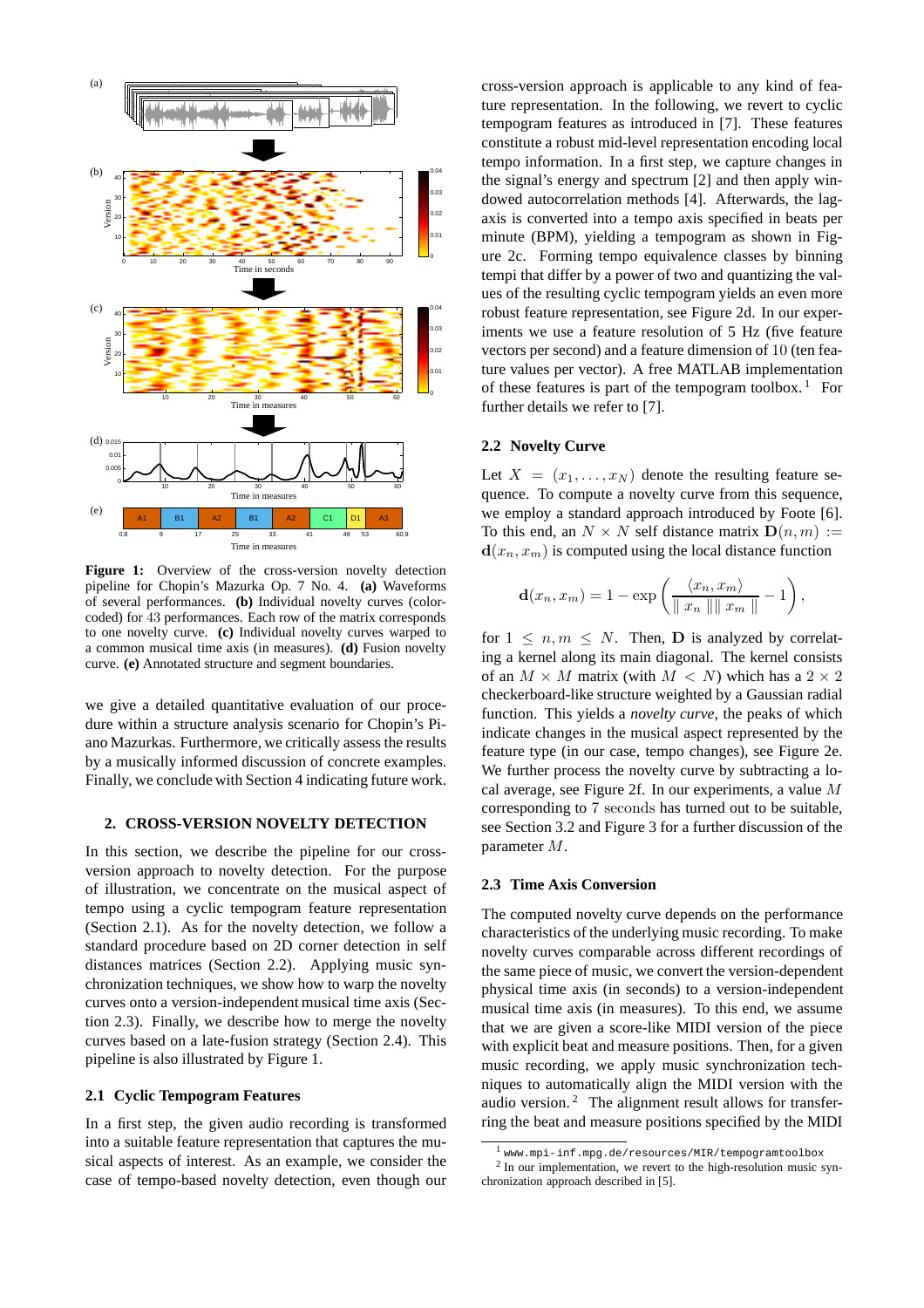

**Figure 2:** Novelty detection for a recording of Chopin's Mazurka Op. 68 No. 3. **(a)** Measures 29-36. **(b)** Waveform. **(c)** Tempogram. **(d)** Quantized cyclic tempogram. **(e)** Novelty curve (solid line) and its local average curve (dashed line). **(f)** Postprocessed novelty curve. **(g)** Time axis conversion. **(h)** Resampled novelty curve. **(i)** Color-coded representation of (h).

version to the corresponding time positions in the audio version. Based on this information, we locally stretch and contract the time axis of the novelty curve computed from the recording to obtain a musical time axis, see Figure 2g. Finally, we interpolate and resample the novelty curve to obtain one value for each beat position of the piece of music, see Figure 2h and Figure 2i.

## **2.4 Fusion Novelty Curve**

Being based on the same musical time axis, one can now directly compare novelty curves from different performances of the same piece of music. As an example, Figure 1b shows the original novelty curves (in some colorcoded form) for 43 different performances of Chopin's Mazurka Op. 7 No. 4. No correlations across the different performances are visible. After the time axis conversion, as shown in Figure 1c, strong correlations between the different novelty curves become evident. For example, there is a tempo change at measure 52 for basically all performances.

To fuse the information across all novelty curves, we basically compute the average of the novelty curves. To become more robust to outliers, we first remove the 20 % smallest and largest novelty values for each beat position among all performances, and then compute the *fusion novelty curve* by taking the beat-wise arithmetic mean of the remaining values. The crucial observation is that a fusion novelty curve reveals a local maximum (peak) at those positions where a large number of individual novelty curves also possess a local maximum. In other words, the fusion novelty curve expresses the consistencies in the peak structures across the various recordings, see also Figure 1d.

## **3. EXPERIMENTS**

Even though there are often significant differences in the way musicians interpret a piece of music, tempo changes are not arbitrary and there are musical reasons for a speed up or slow down. Our hypothesis is that the tempo changes that can be observed across a large number of different performances are of particular musical importance. Therefore, we conjecture that peaks of the fusion novelty curve are more relevant than the peaks of the individual novelty curves. To investigate our hypothesis, we have conducted various experiments on a dataset consisting of Chopin's Mazurkas (Section 3.1). Our quantitative evaluation in the context of music structure analysis (Section 3.2) as well as a discussion of various representative examples (Section 3.3) demonstrate that cross-version fusion curves yield, on average, better results than the novelty curves obtained from individual recordings.

#### **3.1 Dataset and Annotations**

We conduct our experiments on a Mazurka dataset, which consists of 2792 recorded performances for the 49 Mazurkas by Frédéric Chopin. These recordings were collected in the Mazurka Project<sup>3</sup> and have been previously used, e. g., for the purpose of performance analysis [13]. For each of the 49 Mazurkas, there are on average 57 different recordings (ranging from the early stages of music recording until today), as well as a MIDI file that represents the piece in an uninterpreted symbolic form. In particular, measure and beat positions are known in the MIDI file.

The Chopin Mazurkas are short piano compositions with a 3/4 time signature. These pieces have a relatively

<sup>3</sup> mazurka.org.uk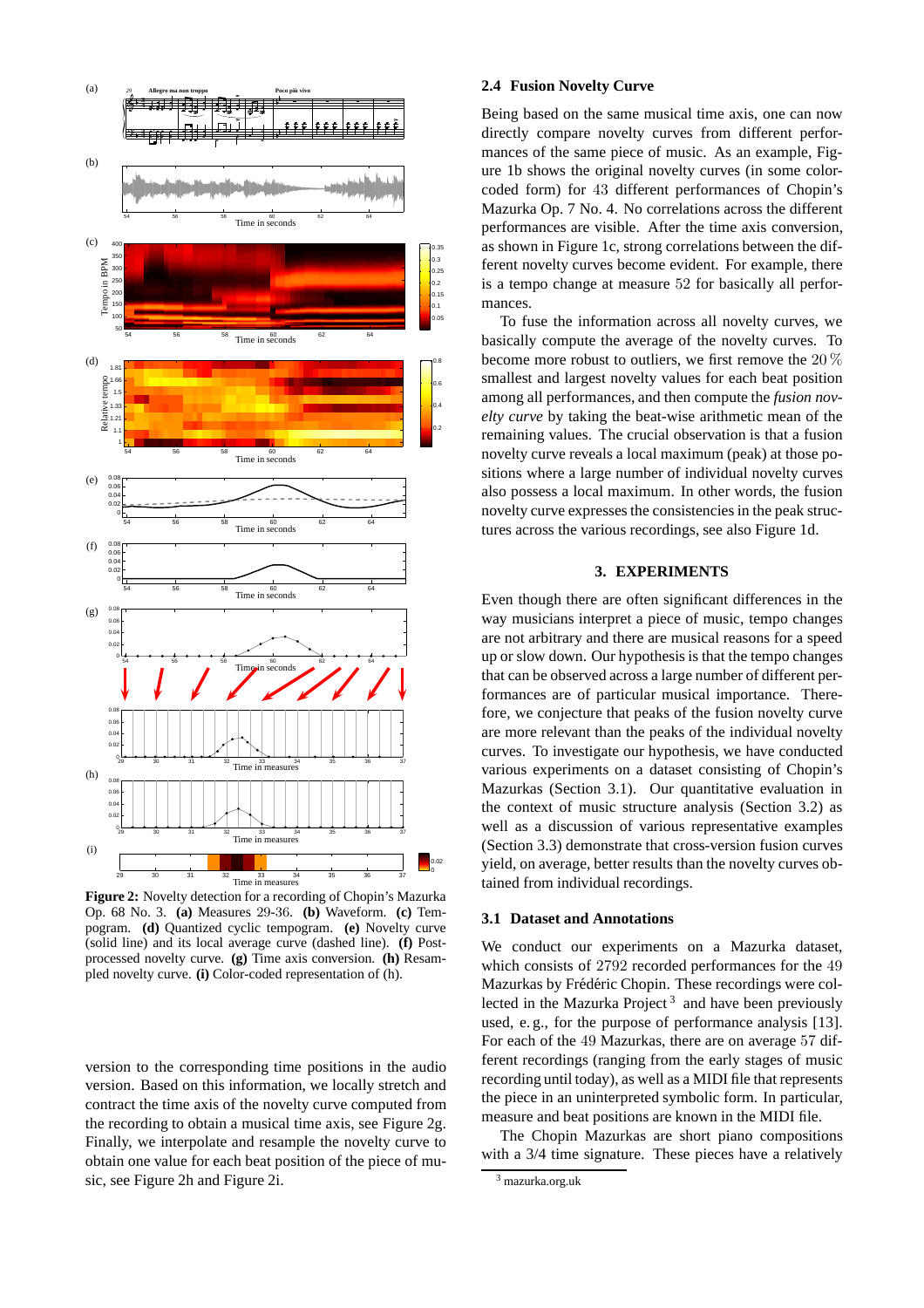clear musical structure, where certain parts are repeated more or less in the same way. We have manually annotated each score-like MIDI file according to its musical structure. On average this leads to 9.4 segment boundaries per Mazurka (disregarding segment boundaries at the beginning and end of the piece) and an average duration of 11.9 measures per musical part, see also Table 1 for more details.

### **3.2 Quantitative Evaluation**

As is the case for romantic piano music, most Mazurka performances reveal numerous local tempo changes which often indicate transitions of musical importance. Many of these transitions occur near segment boundaries between musical parts, where one can often observe tempo changes. Even though not all segment boundaries are characterized this way, we use them for a first quantitative evaluation to indicate the behavior of our cross-version fusion novelty curves. Let  $B$  denote the set of segment boundaries (specified in musical beats) for a given Mazurka.

For a novelty curve (with time axis given in musical beats), we perform some peak picking to determine a set  $P$  of relevant peak positions. Here a position is considered relevant if the novelty curve assumes at this position a global maximum over a window of length  $\lambda$  centered at the corresponding position. In our experiments, the value  $\lambda = 19$  beats has turned out to be meaningful, see also Figure 3. A peak position in P is considered to be *true* if there is a segment boundary in  $\beta$  in a  $\delta$ -neighborhood, otherwise it is considered to be *false*. This allows to define a precision (P), recall (R), and F-measure (F) for the set  $P$ relative to  $\beta$ . In our experiments, we choose  $\delta = 3$  beats corresponding to a musical measure. In our evaluation, we further ignored all boundaries and all peaks in the first four and last four measures of a piece of music. The main reason for excluding these measures is that many of the recordings start and end with non-musical content such as silence or applause, which leads to spurious peaks at the positions where the music starts or ends. Also, synchronization errors typically occur in these regions.

Before we investigate the role of the various parameters, we first look at the results for a fixed parameter setting as indicated by Table 1. To better understand the effect of the cross-version approach, we computed P/R/F-measures in two different ways. First, for a given Mazurka, we computed individual P/R/F-measures for each performance using the version-dependent novelty curves and then averaged over all performances to obtain averaged individual P/R/F-measures. Secondly, we computed these measures from the fusion novelty curve to obtain cross-version P/R/F-measures. Table 1 shows the resulting averaged individual as well as cross-version P/R/F-measures for all of the 49 Mazurkas. Furthermore, the last row of the table indicates the overall values averaged over all Mazurkas. As the main result, one can see that the overall  $F$ -measure obtained from individual novelty curves is  $F = 0.39$ , whereas the overall F-measure obtained from the fusion novelty curves is  $F = 0.52$ . In other words, the tempo-

|           |      |       |                |             | Ind.-Version |             | <b>Cross-Version</b> |      |      |
|-----------|------|-------|----------------|-------------|--------------|-------------|----------------------|------|------|
| Piece     | #P   | #M    | #B             | F<br>P<br>R |              | F<br>P<br>R |                      |      |      |
| M06-1     | 49   | 112   | 7              | 0.29        | 0.60         | 0.39        | 0.50                 | 1.00 | 0.67 |
| $M06 - 2$ | 51   | 96    | 9              | 0.42        | 0.63         | 0.50        | 0.47                 | 0.89 | 0.62 |
| $M06 - 3$ | 47   | 98    | 12             | 0.23        | 0.31         | 0.26        | 0.13                 | 0.18 | 0.15 |
| $M06 - 4$ | 46   | 40    | 9              | 0.65        | 0.40         | 0.49        | 0.83                 | 0.63 | 0.71 |
| $M07 - 1$ | 55   | 104   | 9              | 0.30        | 0.52         | 0.38        | 0.44                 | 0.89 | 0.59 |
| $M07 - 2$ | 51   | 120   | 14             | 0.40        | 0.45         | 0.42        | 0.36                 | 0.36 | 0.36 |
| $M07 - 3$ | 65   | 105   | 11             | 0.31        | 0.44         | 0.36        | 0.47                 | 0.64 | 0.54 |
| $M07 - 4$ | 43   | 60    | 7              | 0.51        | 0.60         | 0.55        | 0.75                 | 0.86 | 0.80 |
| $M07 - 5$ | 46   | 20    | 12             | 0.61        | 0.35         | 0.44        | 1.00                 | 0.60 | 0.75 |
| $M17 - 1$ | 52   | 100   | 10             | 0.25        | 0.35         | 0.29        | 0.07                 | 0.10 | 0.08 |
| $M17 - 2$ | 55   | 68    | 3              | 0.21        | 0.65         | 0.32        | 0.25                 | 1.00 | 0.40 |
| $M17 - 3$ | 51   | 168   | 10             | 0.26        | 0.64         | 0.37        | 0.42                 | 1.00 | 0.59 |
| $M17 - 4$ | 93   | 132   | 10             | 0.23        | 0.49         | 0.31        | 0.35                 | 0.67 | 0.46 |
| $M24 - 1$ | 61   | 96    | 10             | 0.30        | 0.40         | 0.34        | 0.46                 | 0.60 | 0.52 |
| $M24 - 2$ | 66   | 120   | 16             | 0.38        | 0.48         | 0.42        | 0.50                 | 0.64 | 0.56 |
| $M24 - 3$ | 55   | 79    | 6              | 0.26        | 0.46         | 0.33        | 0.45                 | 0.83 | 0.59 |
| $M24 - 4$ | 76   | 186   | 20             | 0.42        | 0.59         | 0.49        | 0.65                 | 0.85 | 0.74 |
| $M30 - 1$ | 50   | 53    | 4              | 0.34        | 0.57         | 0.42        | 0.50                 | 0.75 | 0.60 |
| $M30 - 2$ | 60   | 64    | 7              | 0.48        | 0.60         | 0.53        | 0.78                 | 1.00 | 0.88 |
| $M30 - 3$ | 63   | 111   | 10             | 0.30        | 0.45         | 0.36        | 0.50                 | 0.60 | 0.55 |
| $M30 - 4$ | 65   | 139   | 14             | 0.34        | 0.51         | 0.40        | 0.47                 | 0.62 | 0.53 |
| $M33 - 1$ | 55   | 48    | $\overline{4}$ | 0.43        | 0.62         | 0.51        | 0.50                 | 0.75 | 0.60 |
| $M33 - 2$ | 70   | 143   | 16             | 0.34        | 0.47         | 0.39        | 0.33                 | 0.44 | 0.38 |
| $M33 - 3$ | 50   | 48    | 3              | 0.28        | 0.61         | 0.38        | 0.33                 | 1.00 | 0.50 |
| $M33 - 4$ | 74   | 224   | 19             | 0.24        | 0.40         | 0.30        | 0.27                 | 0.37 | 0.31 |
| $M41 - 1$ | 56   | 139   | 14             | 0.26        | 0.39         | 0.32        | 0.19                 | 0.29 | 0.23 |
| $M41 - 2$ | 63   | 68    | 7              | 0.43        | 0.57         | 0.49        | 0.75                 | 0.86 | 0.80 |
| $M41 - 3$ | 40   | 78    | 13             | 0.44        | 0.45         | 0.44        | 0.57                 | 0.73 | 0.64 |
| $M41 - 4$ | 45   | 74    | 9              | 0.42        | 0.58         | 0.48        | 0.62                 | 0.89 | 0.73 |
| $M50 - 1$ | 49   | 104   | 6              | 0.18        | 0.48         | 0.26        | 0.20                 | 0.50 | 0.29 |
| $M50 - 2$ | 58   | 127   | 10             | 0.31        | 0.56         | 0.40        | 0.56                 | 0.90 | 0.69 |
| $M50 - 3$ | 74   | 208   | 10             | 0.18        | 0.57         | 0.27        | 0.21                 | 0.70 | 0.33 |
| $M56 - 1$ | 42   | 204   | 13             | 0.18        | 0.41         | 0.25        | 0.11                 | 0.23 | 0.15 |
| $M56 - 2$ | 53   | 92    | 8              | 0.31        | 0.60         | 0.41        | 0.54                 | 1.00 | 0.70 |
| $M56 - 3$ | 57   | 220   | 15             | 0.23        | 0.51         | 0.32        | 0.30                 | 0.67 | 0.42 |
| $M59 - 1$ | 63   | 142   | 9              | 0.19        | 0.42         | 0.26        | 0.17                 | 0.44 | 0.25 |
| $M59 - 2$ | 63   | 111   | $\overline{4}$ | 0.10        | 0.41         | 0.16        | 0.20                 | 0.75 | 0.32 |
| $M59 - 3$ | 66   | 154   | 11             | 0.20        | 0.44         | 0.28        | 0.30                 | 0.55 | 0.39 |
| $M63 - 1$ | 46   | 102   | 9              | 0.26        | 0.46         | 0.33        | 0.27                 | 0.44 | 0.33 |
| $M63 - 2$ | 65   | 56    | 4              | 0.33        | 0.61         | 0.43        | 0.38                 | 0.75 | 0.50 |
| $M63 - 3$ | 88   | 76    | 8              | 0.41        | 0.55         | 0.47        | 0.78                 | 0.88 | 0.82 |
| $M67 - 1$ | 44   | 60    | 7              | 0.23        | 0.31         | 0.26        | 0.14                 | 0.17 | 0.15 |
| $M67 - 2$ | 41   | 72    | 6              | 0.33        | 0.54         | 0.41        | 0.45                 | 0.83 | 0.59 |
| $M67 - 3$ | 46   | 56    | 3              | 0.30        | 0.75         | 0.43        | 0.43                 | 1.00 | 0.60 |
| $M67 - 4$ | 59   | 112   | 6              | 0.26        | 0.71         | 0.38        | 0.40                 | 1.00 | 0.57 |
| $M68 - 1$ | 46   | 84    | 11             | 0.53        | 0.63         | 0.57        | 0.50                 | 0.50 | 0.50 |
| $M68 - 2$ | 65   | 84    | 11             | 0.49        | 0.54         | 0.51        | 0.77                 | 0.91 | 0.83 |
| $M68 - 3$ | 51   | 60    | 9              | 0.61        | 0.55         | 0.57        | 0.78                 | 0.78 | 0.78 |
| $M68 - 4$ | 63   | 63    | $\overline{7}$ | 0.35        | 0.37         | 0.36        | 0.47                 | 0.58 | 0.52 |
| Ø         | 57.0 | 103.7 | 9.4            | 0.33        | 0.51         | 0.39        | 0.45                 | 0.69 | 0.52 |

**Table 1:** Overview of the Mazurka dataset and precision (P), recall (R), and F-measures (F) for two different settings. The first four columns specify the Mazurka (e.g. M06-1 refers to Mazurka Op. 6 No. 1), the number of performances (#P), the number of measures (#M), and the number of annotated segment boundaries (#B). The next three columns show the average individual P/R/F-measures obtained from individual performances and the last three columns show cross-version P/R/F-measures obtained from the fusion novelty curves. The used parameters are:  $M \sim 7$  seconds,  $\lambda = 19$  beats,  $\delta = 3$  beats.

based novelty detection can indeed be improved when simultaneously analyzing a set of different performances.

In the next experiments, we investigate the role of the kernel size parameter  $M$  (see Section 2.2) and the neighborhood parameter  $\lambda$  used in the peak picking. Figure 3 shows the cross-version P/R/F-measures averaged over all 49 Mazurkas for various combinations of M and  $\lambda$ . Generally, when increasing  $\lambda$ , the precision increases (Figure 3a) and the recall decreases (Figure 3b). This is not surprising, since an increase in  $\lambda$  imposes stricter conditions on the peak picking (and the set of relevant peaks becomes smaller). The remaining peaks tend to be true (increase in precision), while fewer segment boundaries in  $\beta$  are detected (decrease in recall). The kernel size parameter M has a minor influence on the final results. Only for large values of  $\lambda$ , smaller kernel sizes tend to be favorable. As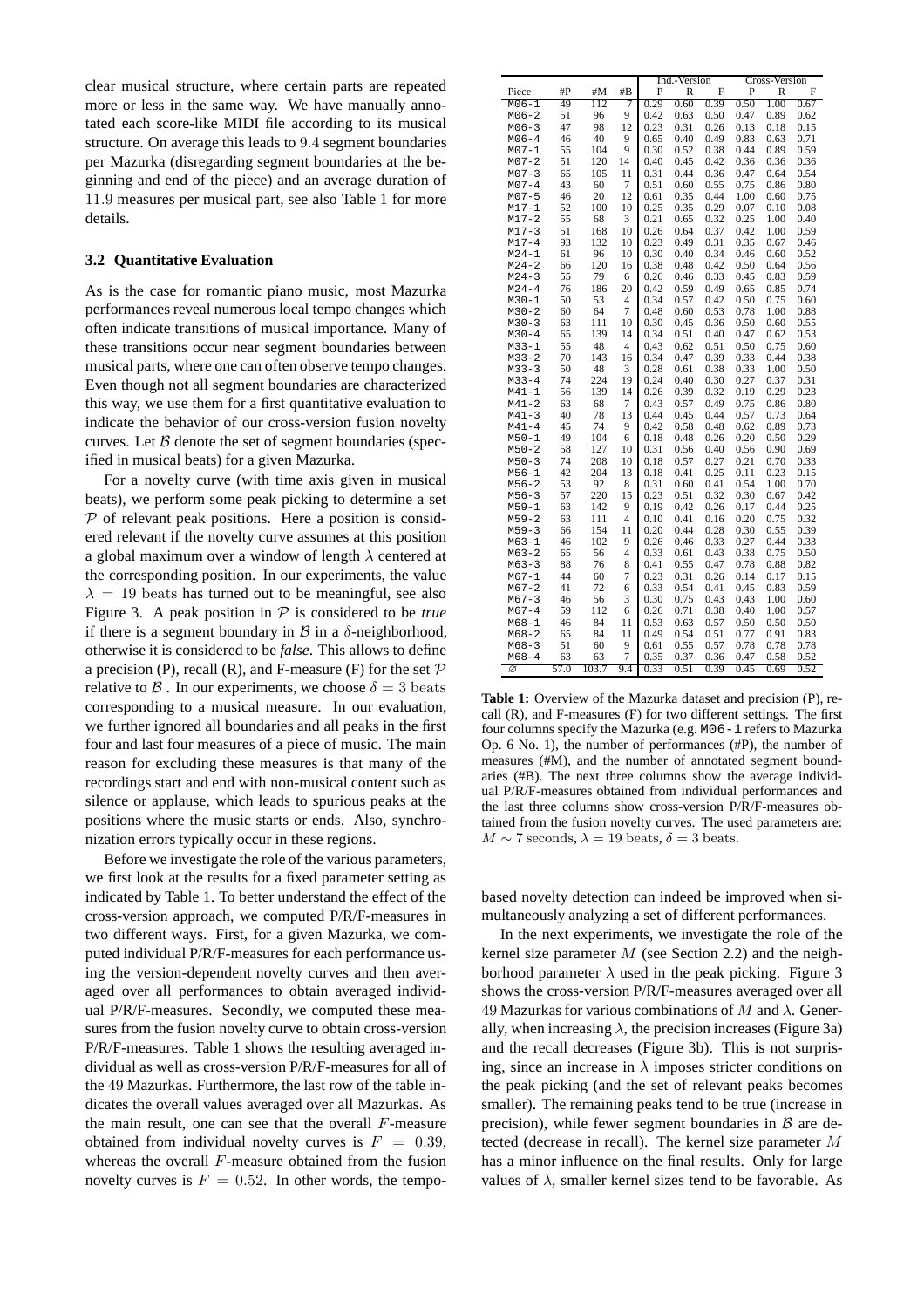

**Figure 3:** Average cross-version P/R/F-measures for different parameter settings. **(a)** Average precision values. **(b)** Average recall values. **(c)** Average F-measure values. The red circle indicates the parameter setting used in Table 1.



**Figure 4:** Novelty curves for M68-3. **(a)** Individual novelty curves (color-coded, musical time axis) for 51 performances. **(b)** Fusion novelty curve. True peaks are indicated by green discs and false peaks by red crosses. The gray areas at the beginning and end are left out in the evaluation. The thin gray curve indicates the peak picking condition introduced by the neighborhood parameter  $\lambda$ . **(c)** Annotated structure and segment boundaries.

for our main experiments, we favored comparatively larger kernel sizes (resulting in smoother novelty curves) and a smaller  $\lambda$  (being less restrictive in the peak picking) choosing  $M \sim 7$  seconds and  $\lambda = 19$  beats. However, as also indicated by Figure 3c, the specific paramter setting is not of crucial importance and slightly changing the settings yields similar experimental results.

## **3.3 Qualitative Evaluation**

For some Mazurkas this improvement is significant. For example, for the Mazurka Op. 7 No. 4 shown in Figure 1, the F-measure increases from  $F = 0.55$  (individual) to  $F = 0.80$  (cross-version). Also for the Mazurka Op. 68 No. 3 (Figure 4) the cross-version fusion approach stabilizes the tempo-based novelty detection improving the Fmeasure from  $F = 0.57$  (individual) to  $F = 0.78$  (crossversion).

However, there is also a number of Mazurkas where one has rather low P/R/F-measures—for the individual curves as well as for the fusion novelty curves. For example, for the Mazurka Op. 56 No. 1 shown in Figure 5, the F-



**Figure 5:** Novelty curves for M56-1 as in Figure 4. **(a)** Individual novelty curves for 42 performances. **(b)** Fusion novelty curve. **(c)** Annotated structure and segment boundaries.



**Figure 6:** Detailed example on M07-2. **(a)** Fusion novelty curve. **(b)** Annotated structure and segment boundaries. **(c)** Score excerpt of measures 29-34. **(d)** Fusion novelty curve excerpt of measures 29-34.

measure even decreases from  $F = 0.25$  (individual) to  $F = 0.15$  (cross-version). In this piece, the annotated segments are rather long in comparison to the other Mazurkas. Listening to the performances reveals that each A-part consists of several phrases, which are shaped by most pianists using a characteristic tempo progression with a slow down and speed up at phrase boundaries. These tempo changes lead to a large number of consistent peaks, which are not reflected by our structure annotations (even though the peaks are musically meaningful) and sometimes also not captured by our peak picking ( $\lambda$  being too restrictive). Also, in the other parts there are a number of false positive peaks of less musical significance. As this Mazurka shows, annotated segment boundaries do not need to go along with tempo changes and, vice versa, musically meaningful tempo changes may also occur within musical parts. Therefore, our quantitative evaluation within the structure analysis context, even though indicating meaningful general tendencies, is an oversimplification.

We now discuss some further typical examples where the fusion novelty curve reveals musically relevant tempo changes that do not concur with segment boundaries. Let us look at the fusion novelty curve for Mazurka Op. 7 No. 2 as shown in Figure 6a. Here one can notice strong peaks in